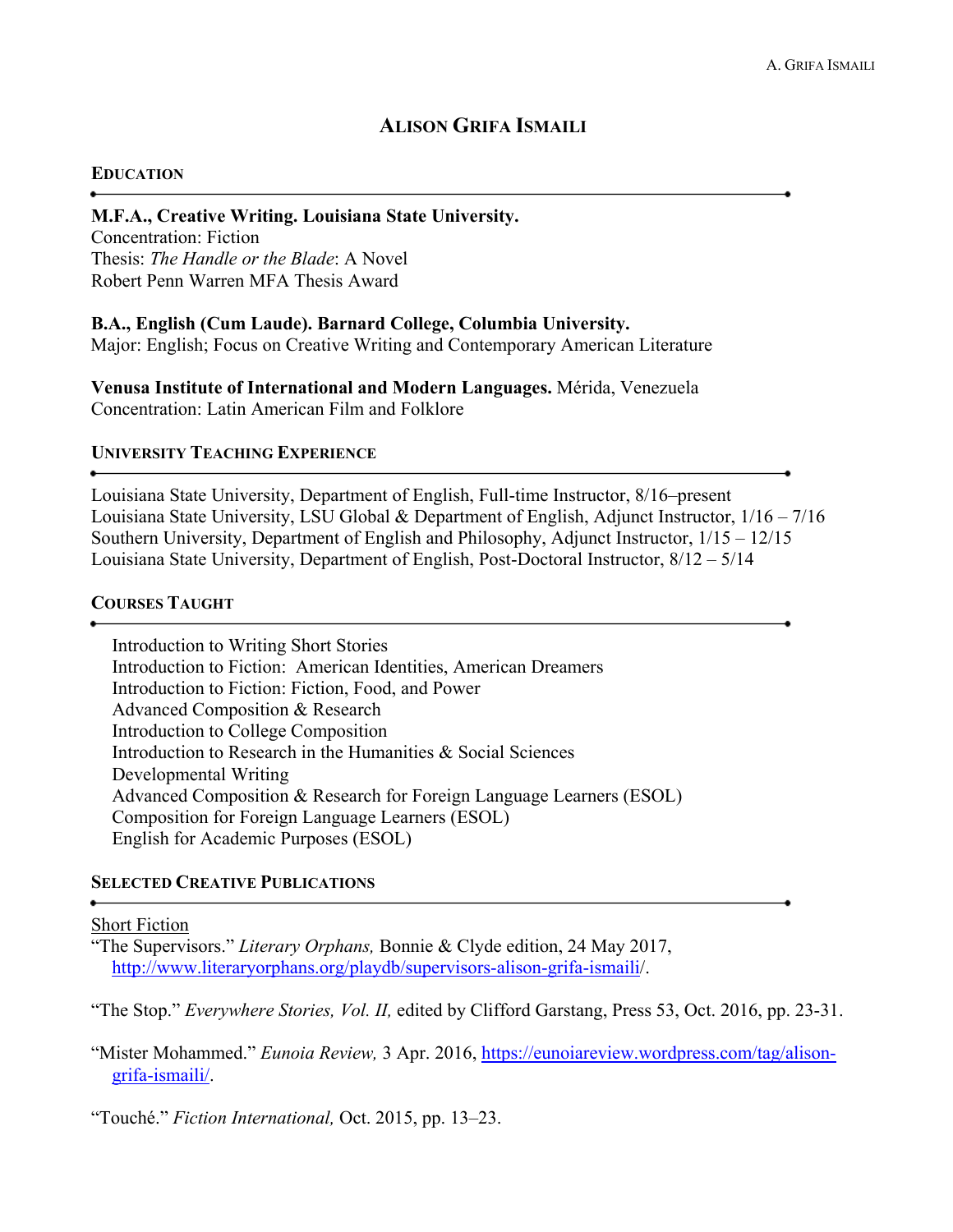- "The Reception." *Bartleby Snopes,* 21 Jul. 2015, [http://www.bartlebysnopes.com/stories/the](http://www.bartlebysnopes.com/stories/the-reception.html)[reception.html.](http://www.bartlebysnopes.com/stories/the-reception.html)
- "The Bottom." *The Double Dealer,* New Orleans: Pirate's Alley Faulkner Society, 2013, pp. 394–98.

# Poetry

- "Sameeah's Post on Big Brother's Facebook (in near translation)." *Post Card Poems & Prose Magazine, 10* Sept. 2018, [https://postcardpoemsandprose.wordpress.com/2018/09/10/sameeahs-post-on-big](https://postcardpoemsandprose.wordpress.com/2018/09/10/sameeahs-post-on-big-brothers-facebook-by-alison-grifa-ismaili/)[brothers-facebook-by-alison-grifa-ismaili/.](https://postcardpoemsandprose.wordpress.com/2018/09/10/sameeahs-post-on-big-brothers-facebook-by-alison-grifa-ismaili/)
- "That Time When Me and Mister Were Celebrities and We Were All Cousins." *Barrelhouse,* Island of Misfit Lit edition, 23 Dec. 2017, https://www.barrelhousemag.com/onlinelit/?tag=Alison+Grifa+Ismaili.
- "In Response to the Ad for an Admin to Mr. Maximus, a Gecko of Sorts." *Recession, Depression, and Economic Reflection*, edited by James P. Wagner, Local Gems Press, 2014, p. 39.

"The Suspended One." *Spillway Magazine,* Dec. 2013, pp. 14–17.

Major Works in Submission *By the Handle or the Blade*: A Novel.

# **PEDAGOGY PAPERS**

"How Does a Poem Sound: Using Noise to Convey Meaning." AWP Pedagogy Paper, February 2010.

# **SELECTED FELLOWSHIPS AND AWARDS**

Finalist in the Faulkner-Wisdom Competition, Novel Category, 2017 International Award of Merit in Screenwriting, International Film Festival for Peace, Inspiration, and Equality, Jakarta, 2016 Finalist in the Nashville Film Festival, Drama-Feature Category, 2016 Semi-finalist in the 92Y/*Boston Review* "Discovery" Poetry Contest, 2013 Winner of the Faulkner-Wisdom Competition, Short Story Category, 2012

# **READINGS AND CONFERENCES**

Pirate's Alley Faulkner Society: Words and Music Festival. New Orleans. 2010–2017. The Underpass Reading Series. Baton Rouge. 2009–2012.

"The Suspended One." The Arkansas Philological Association, University of Central Arkansas. October 2011.

# **ACADEMIC SERVICE AND COMMUNITY MEMBERSHIPS**

Wellness Team. LSU. (2018–present) ESOL Composition Committee. LSU. (2016–2017; 2018–present) Faculty Development Committee. LSU. (2017)